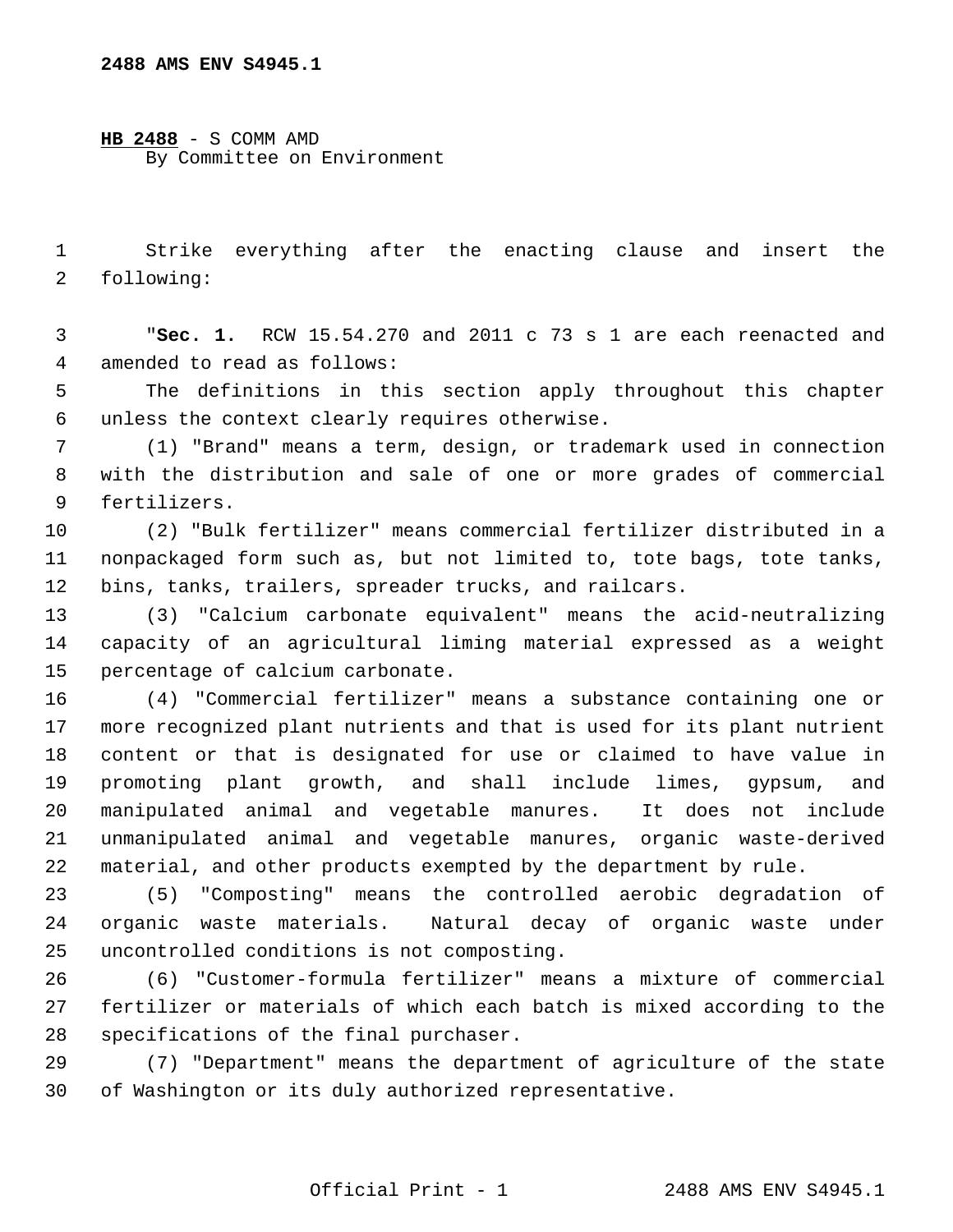1 (8) "Director" means the director of the department of agriculture.

 2 (9) "Distribute" means to import, consign, manufacture, produce, 3 compound, mix, or blend commercial fertilizer, or to offer for sale, 4 sell, barter, exchange, or otherwise supply commercial fertilizer in 5 this state.

6 (10) "Distributor" means a person who distributes.

 7 (11) "Fertilizer material" means a commercial fertilizer that 8 either:

 9 (a) Contains important quantities of no more than one of the 10 primary plant nutrients: Nitrogen, phosphate, and potash;

11 (b) Has eighty-five percent or more of its plant nutrient content 12 present in the form of a single chemical compound; or

13 (c) Is derived from a plant or animal residue or by-product or 14 natural material deposit that has been processed in such a way that its 15 content of plant nutrients has not been materially changed except by 16 purification and concentration.

17 (12) "Grade" means the percentage of total nitrogen, available 18 phosphoric acid, and soluble potash stated in whole numbers in the same 19 terms, order, and percentages as in the "guaranteed analysis," unless 20 otherwise allowed by a rule adopted by the department. Specialty 21 fertilizers may be guaranteed in fractional units of less than one 22 percent of total nitrogen, available phosphorus or phosphoric acid, and 23 soluble potassium or potash. Fertilizer materials, bone meal, manures, 24 and similar materials may be guaranteed in fractional units.

25 (13) "Guaranteed analysis."

26 (a) Until the director prescribes an alternative form of 27 "guaranteed analysis" by rule the term "guaranteed analysis" shall mean 28 the minimum percentage of plant nutrients claimed in the following 29 order and form:

| 30 |                                              |  |
|----|----------------------------------------------|--|
| 31 | Available phosphoric acid $(P_2O_5)$ percent |  |
| 32 |                                              |  |

33 The percentage shall be stated in whole numbers unless otherwise 34 allowed by the department by rule.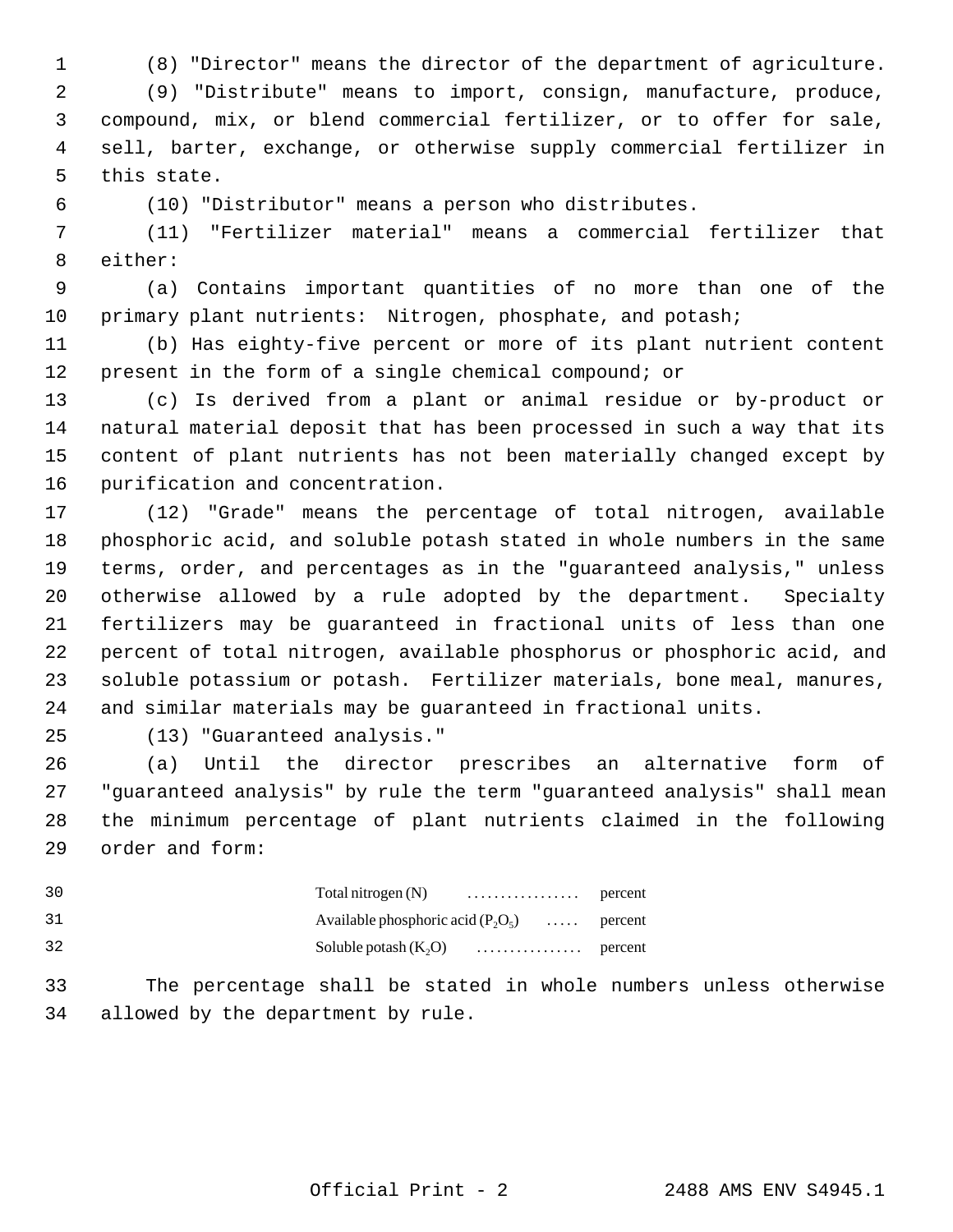1 The "guaranteed analysis" may also include elemental guarantees for 2 phosphorus (P) and potassium (K).

 3 (b) For unacidulated mineral phosphatic material and basic slag, 4 bone, tankage, and other organic phosphatic materials, the total 5 phosphoric acid or degree of fineness may also be guaranteed.

 6 (c) Guarantees for plant nutrients other than nitrogen, phosphorus, 7 and potassium shall be as allowed or required by rule of the 8 department. The guarantees for such other nutrients shall be expressed 9 in the form of the element.

10 (d) The guaranteed analysis for limes shall include the percentage 11 of calcium or magnesium expressed as their carbonate; the calcium 12 carbonate equivalent as determined by methods prescribed by the 13 association of official analytical chemists; and the minimum percentage 14 of material that will pass respectively a one hundred mesh, sixty mesh, 15 and ten mesh sieve. The mesh size declaration may also include the 16 percentage of material that will pass additional mesh sizes.

17 (e) In commercial fertilizer, the principal constituent of which is 18 calcium sulfate (gypsum), the percentage of calcium sulfate  $(CaSO<sub>4</sub>, 2H<sub>2</sub>O)$ 19 shall be given along with the percentage of total sulfur.

20 (14) "Imported fertilizer" means any fertilizer distributed into 21 Washington from any other state, province, or country.

22 (15) "Label" means the display of all written, printed, or graphic 23 matter, upon the immediate container, or a statement accompanying a 24 fertilizer.

25 (16) "Labeling" includes all written, printed, or graphic matter, 26 upon or accompanying a commercial fertilizer, or advertisement, 27 brochures, posters, television, and radio announcements used in 28 promoting the sale of such fertilizer.

29 (17) "Licensee" means the person who receives a license to 30 distribute a commercial fertilizer under the provisions of this 31 chapter.

32 (18) "Lime" means a substance or a mixture of substances, the 33 principal constituent of which is calcium or magnesium carbonate, 34 hydroxide, or oxide, singly or combined.

35 (19) "Manipulation" means processed or treated in any manner, 36 including drying to a moisture content less than thirty percent.

37 (20) "Manufacture" means to compound, produce, granulate, mix,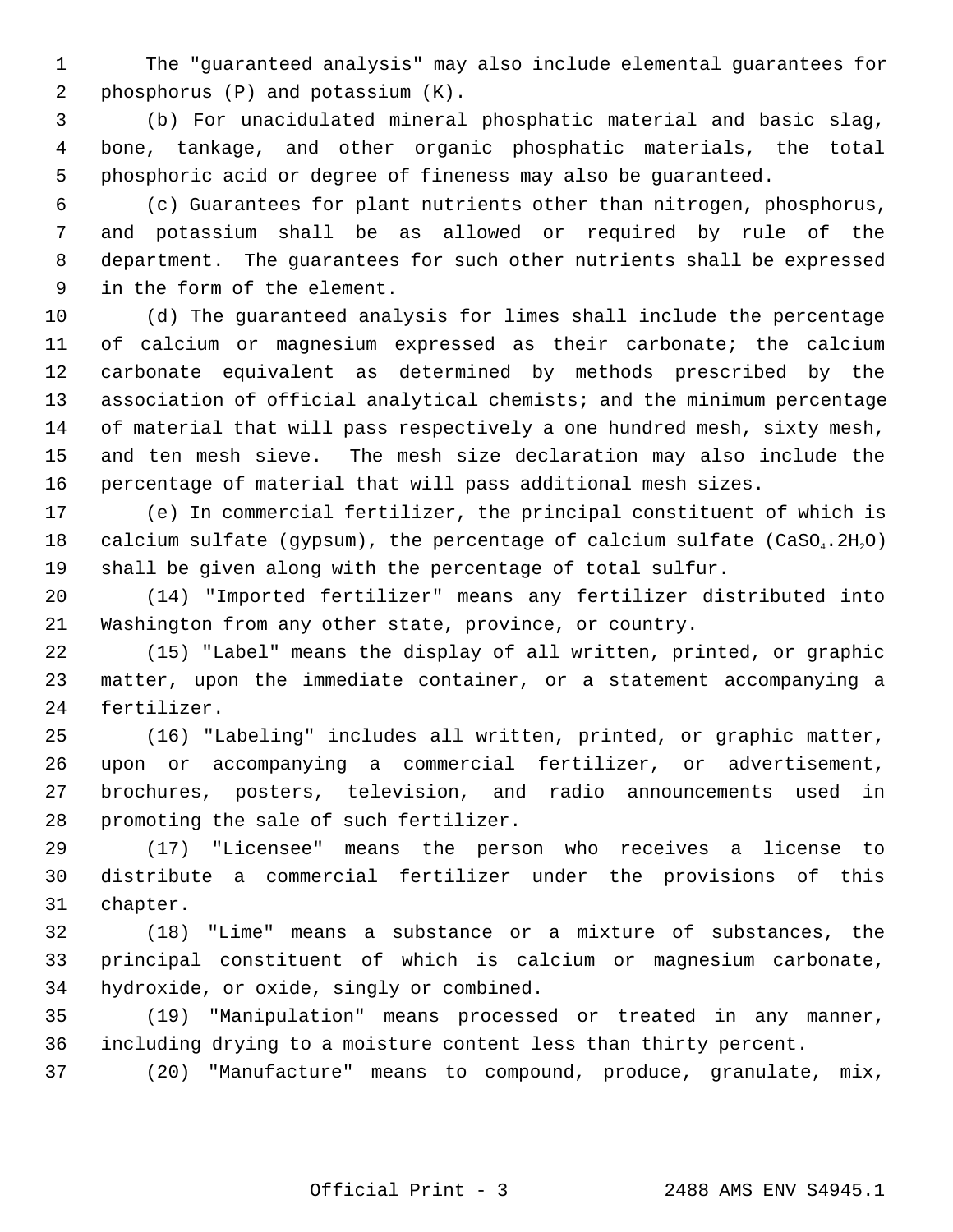1 blend, repackage, or otherwise alter the composition of fertilizer 2 materials.

 3 (21) "Micronutrients" are: Boron; chlorine; cobalt; copper; iron; 4 manganese; molybdenum; sodium; and zinc.

 5 (22) "Micronutrient fertilizer" means a produced or imported 6 commercial fertilizer that contains commercially valuable 7 concentrations of micronutrients but does not contain commercially 8 valuable concentrations of nitrogen, phosphoric acid, available 9 phosphorus, potash, calcium, magnesium, or sulfur.

10 (23) "Official sample" means a sample of commercial fertilizer 11 taken by the department and designated as "official" by the department.

12 (24) "Organic waste-derived material" means grass clippings, 13 leaves, weeds, bark, plantings, prunings, and other vegetative wastes, 14 uncontaminated wood waste from logging and milling operations, food 15 wastes, food processing wastes, and materials derived from these wastes 16 through composting. "Organic waste-derived material" does not include 17 products that include biosolids.

18 (25) "Packaged fertilizer" means commercial fertilizers, either 19 agricultural or specialty, distributed in nonbulk form.

20 (26) "Person" means an individual, firm, brokerage, partnership, 21 corporation, company, society, or association.

22 (27) "Percent" or "percentage" means the percentage by weight.

23 (28) "Produce" means to compound or fabricate a commercial 24 fertilizer through a physical or chemical process, or through mining. 25 "Produce" does not include mixing, blending, or repackaging commercial 26 fertilizer products.

27 (29) "Registrant" means the person who registers commercial 28 fertilizer under the provisions of this chapter.

29 (30) "Specialty fertilizer" means a commercial fertilizer 30 distributed primarily for nonfarm use, such as, but not limited to, use 31 on home gardens, lawns, shrubbery, flowers, golf courses, municipal 32 parks, cemeteries, greenhouses, and nurseries.

33 (31) "Ton" means the net weight of two thousand pounds avoirdupois.

34 (32) "Total nutrients" means the sum of the percentages of total 35 nitrogen, available phosphoric acid, and soluble potash as guaranteed 36 and as determined by analysis.

37 (33)(a) "Turf" means land, including residential property,